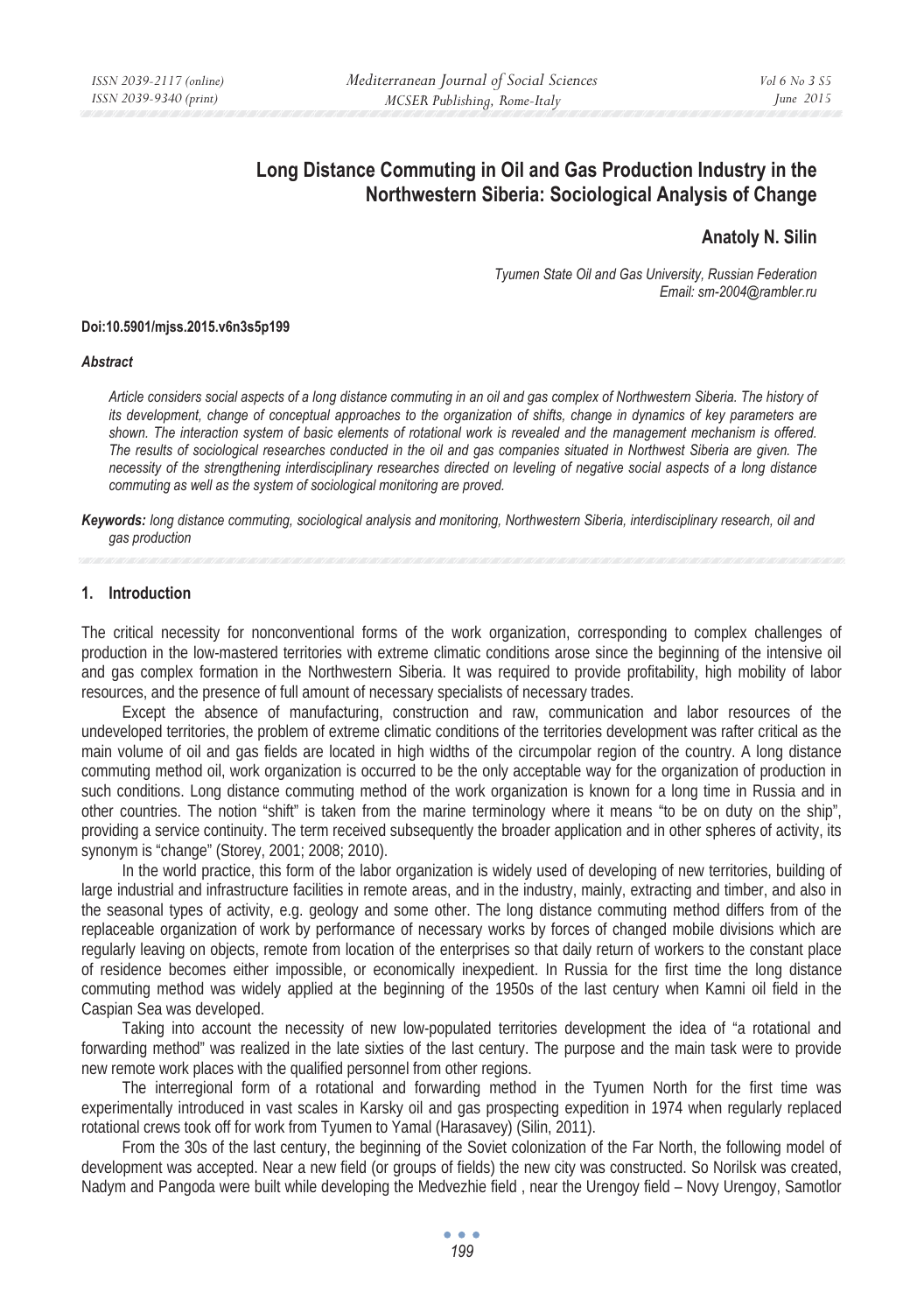– Nizhnevartovsk and Megion, etc.

In the region, the unique town-planning system differentiated on the non-uniform territory of the Tyumen North was created. So, if in the Middle ob Area near each middle-sized and a large-scale oil field the city was created therefore less than in two decades there were 17 new cities and tens of working settlements. The other situation was developed in gas regions of Subpolar zone and the Polar region. That was here for the first time in the country there was an innovative category of settlements i.e. rotational settlements – Pangoda in the Nadym area, Yamburg and Novozapolarny in Tazovsky district of the Yamalo-Nenets Autonomous Area, Vyngapurovsky in Noyabrsk area, Pionerny in the Tomsk region, etc. appeared.

As a result if in Khanty-Mansi Autonomous District there was an extensive network of settlements, there were new large cities of Khanty-Mansiysk, Nefteyugansk, Surgut, Kogalym, Langepas and others, in the Yamalo-Nenets Autonomous District only Novy Urengoy, Nadym and Noyabrsk were constructed.

At that moment as for the income level for inhabitants of northern settlements in the Tyumen region during the Soviet period of an oil and gas complex formation considerably advanced other Russian regions, however on quality of life and development of social infrastructure compensation seriously lagged behind. Hard frosts, low-quality water, midges, lack of fresh vegetables and fruit, lack of oxygen – it is not the full list of life features in the north for which a salary was higher, than in the central and southern regions of the country.

The Russian North as a whole and the northern part of the Tyumen region in particular differs quite high in population density in places of natural resources development (in Khanty-Mansi Autonomous District – 2.9, in the Yamalo-Nenets Autonomous Area – 0.7 persons per 1 sq.km) in comparison with other countries. At the same time, there is practically no qualified staff of oil and gas developers among peoples constantly living on the North. Meanwhile, the population of Khanty-Mansi Autonomous District for the last quarter of the century of intensive development increased by 5 times, the Yamalo-Nenets Autonomous District by six times and made in 2010 the first 1528.6 thousand people, the second – 546.5 thousand people (Belonozhko & Silin, 2013).

Thus, the relevance of the study of long distance commuting method comprises, firstly, the need for a sharp increase in the use of non-traditional forms of work organization both in the North of Western Siberia, and in other regions of the world, such as Canada and Australia. Secondly, the massive use of mobile labor, in addition to the obvious economic feasibility, is connected with diverse social consequences, the emergence of already significant and yet latent social processes that require identification, research and create technologies to neutralize the negative impact of the long distance commuting, to improve the quality of life of people working in such mode. These are the goals the author set.

### **2. Rejection of the Old Concepts and Groundlessness of the New One**

Change of the development concept in Russia happened only in the mid-eighties – 20 years after the beginning of the West Siberian oil and gas complex formation. Novy Urengoy became the last large city created within the accepted model of development. When developing the following gas giant – Yamburg the rotational model was assumed as a basis. The new city was not built, from the very beginning the settlement of Yamburg was created as rotational, considering accommodation of the personnel without families with reduced free time. Therefore, at the same time with the restriction amount of main objects of the social infrastructure, some functions of life support in it are expanded, in particular the sphere of food and the consumer services, usually carried out by a family. For ensuring mobility, the rotational settlements are equipped with the facilitated and collapsible modules of high factory readiness degree, as a rule, equipped with built-in or complete delivered utility equipment, furniture, stock.

Nowadays, legislatively, the long distance commuting method is regulated by the Labor Code of the Russian Federation, which determines the duration of shifts and the work schedule, the system of payment and extra charges, length of service of the rotational personnel and some general restrictions when using this method. It should be noted, that the code does not establish standards of medical care and industrial hygiene, the organization of the rotational settlement, food for workers, etc.

Thus, the Labor Code defines some principles of the rotational work organization and in each case it is necessary to carry out the sociological, economic, medico biological and other researches realizing interdisciplinary approach for adoption of administrative decisions and necessary regulating documents by all interacting power bodies, connected with the rotational work organization (the management of companies, administrations of northern territories, other federal, regional and municipal structures).

Recently the government power structures have actually refused of the regulation of rotational work organization and assigned all to the private companies. Scientific researches of shifts were reduced also. In Russia in recent years, no conferences devoted to the problems of research of rotational work were held. Meanwhile, many countries, on the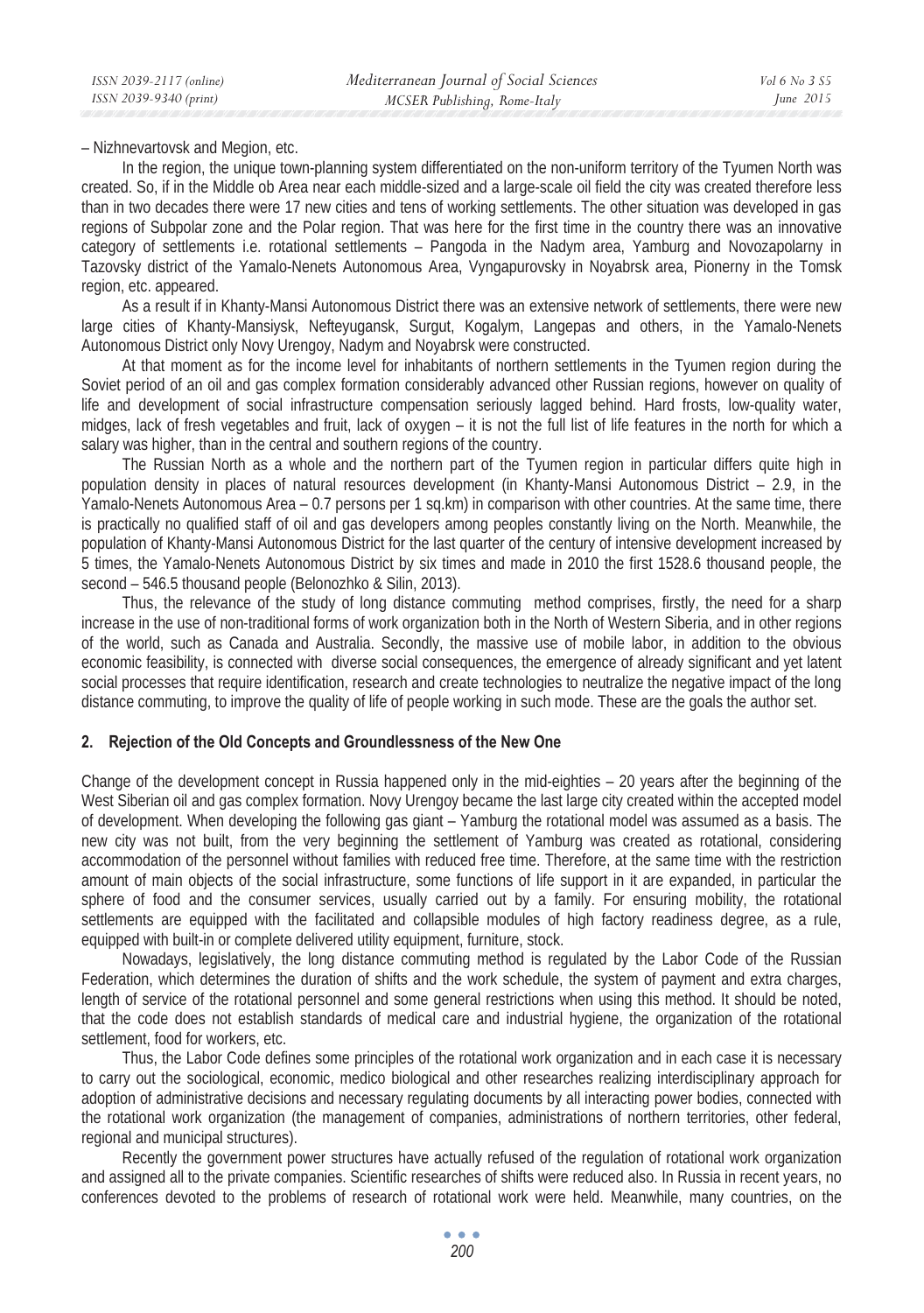| ISSN 2039-2117 (online) | Mediterranean Journal of Social Sciences | Vol 6 No 3 S5 |
|-------------------------|------------------------------------------|---------------|
| ISSN 2039-9340 (print)  | MCSER Publishing, Rome-Italy             | June 2015     |
|                         |                                          |               |

contrary, speed up this kind of work. Especially large interdisciplinary researches are conducted in Australia and Canada, and also at the Vienna University (Eilmsteiner-Saxinger, 2011; 2013; Beach et al., 2003; Buscher & Urry, 2009).

#### **3. The Need for Integrated Research**

In order to get ready for that it is necessary today to pay attention to the urgency of carrying out interdisciplinary scientific and analytical researches of all problems connected with the large-scale usage of the rotational work (Mokenzie & Hoath, 2013; Olwig & Sorensen, 2002).

It is necessary, having revealed all designated in rotational practice and still latent problems to define their hierarchy and interaction and to find possible solutions, estimating their efficiency. Anyway, they are connected with various elements of the rotational work organization (figure 1) and the management mechanism (figure 2) consisting of three blocks reflecting firstly the rotational personnel activity in the place of residence, secondly, in a place of work and, thirdly, in the process of commuting from one place to the other.



**Figure 1.** Interaction of the elements of rotational work



**Figure 2.** Mechanism of managing rotational work

Research of a long distance commuting method must have an interdisciplinary character and include a wide range of questions, for example, norms of nutrition, the esthetic solution of sociocultural space in rotational settlements, psychological features of rotational work, etc. (Southcott, 2013; Hilti, 2009; Khaytun, 2013). Therefore, the latter note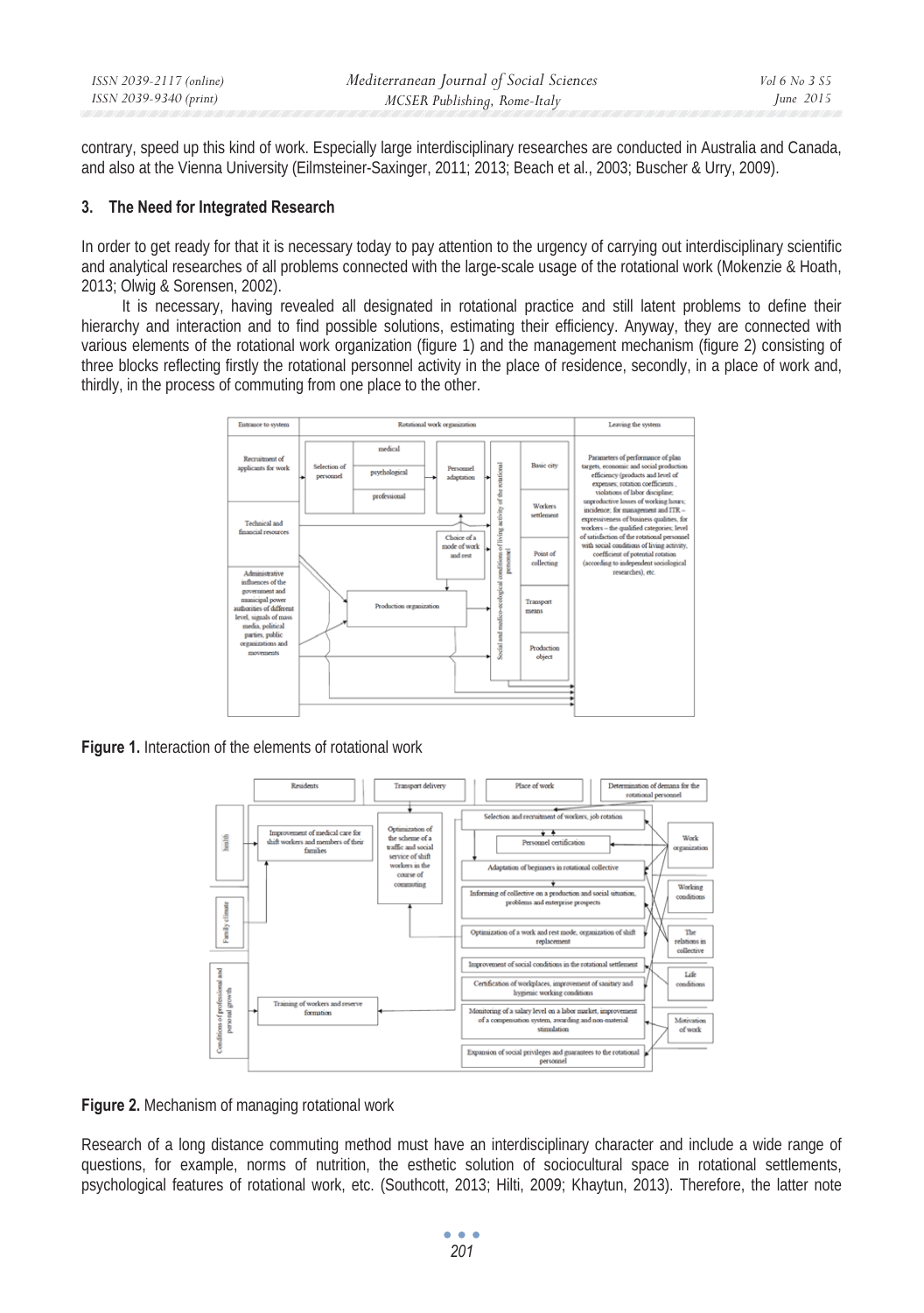| ISSN 2039-2117 (online) | Mediterranean Journal of Social Sciences | Vol 6 No 3 S5 |
|-------------------------|------------------------------------------|---------------|
| ISSN 2039-9340 (print)  | MCSER Publishing, Rome-Italy             | June $2015$   |

significant (as the information and visual) difficulties connected with the rotational work owing to insufficient spatial and excess time frames, and social and psychological as a result of the long social isolation in a small group.

Life in movement, a mobile way of life of commuters demand continuous complex researches of sociologists, psychologists, physiologists, jurists, anthropologists, representatives of other scientific directions. Long distance commuters estimate their life, as "consisting of two halves" or simply "double" (Weichhart, 2009; Schier, 2013).

#### **4. Findings and Discussion**

It should be noted that figures of a long distance commuting method usage in Russia, since 60 of the last century constantly increased. Only during the Post-Soviet period, from 1991 to 2011 they increased, by more than three times and today every fourth worker at the territory of the Yamalo-Nenets Autonomous District a shift worker. On the Northwest of Siberia as a whole, the share of the rotational personnel is slightly lower, but exceeds 10% of total number of employed. Workers from well-known oil and gas extraction regions (Bashkiria, Tataria), and inhabitants of the stagnating Russian remote places and CIS countries for whom it is the only way of a survival arrive there for work. Volumes of interregional use in the West Siberian North of a labor force of other areas increase today (tab. 1 and 2) and in even bigger degree, considering the planned amounts of works on Yamal and a shelf of the North Sea development, will increase during the sort going period.

**Table 1.** The number of long distance commuters in the territory of the Khanty-Mansi District (Yugra), thousands people

| Industry                          |       | 2009                         | 2010  | 2011  |
|-----------------------------------|-------|------------------------------|-------|-------|
|                                   | Total | Including interregional form | Total | Total |
| Including                         | 69.3  | 65.1                         | 72.3  | 69.7  |
| Production of energy resources    | 35.8  | 32.8                         | 48.9  | 48.5  |
| Prospecting works                 | 3.1   | 2.9                          |       |       |
| Construction (including drilling) | 20.9  | 20.1                         | 11.1  | 9.1   |
| Transport and communication       | 5.7   | 5.6                          | 6.2   | 6.0   |
| Power industry                    | 2.2   | 2.1                          |       |       |
| Social infrastructure             | 5.5   | 5.3                          | 3.2   |       |

**Source:** based on Rosstat, 2012

**Table 2.** The number long distance commuters in on the territory of the Yamalo-Nenets Autonomous District, thousand people

|                                 |       | 2009<br>2010                    |       |                                 | 2011  |                                 | 2012  |                                 |
|---------------------------------|-------|---------------------------------|-------|---------------------------------|-------|---------------------------------|-------|---------------------------------|
| Industry                        | Total | Including<br>interregional form | Total | Including<br>interregional form | Total | Including<br>interregional form | Total | Including<br>interregional form |
| Total                           | 84.1  | 66.3                            | 75.5  | 58.7                            | 82.9  | 63.9                            | 90.1  | 71.3                            |
| Workers                         | 68.7  | 54.1                            | 62.0  | 48.4                            | 69.6  | 54.1                            | 75.7  | 60.5                            |
| Energy resources<br>production  | 27.5  | 18.4                            | 27.6  | 18.5                            | 26.9  | 17.0                            | 27.0  | 16.7                            |
| Construc-tion                   | 19.2  | 16.7                            | 18.1  | 15.8                            | 21.4  | 18.7                            | 26.8  | 24.5                            |
| Transport and<br>communica-tion | 15.1  | 13.1                            | 14.1  | 12.1                            | 16.7  | 14.7                            | 18.8  | 16.6                            |
| Power industry                  | 2.7   | 2.0                             | 3.6   | 2.7                             | 4.0   | 3.1                             | 4.3   | 3.3                             |
| Social infrastruc-ture          | 2.5   | 2.2                             | 2.2   | 2.0                             | 2.0   | 1.8                             | 1.8   | 1.6                             |

It is clear, that different vital values of uneven-age workers, representatives of different regions, ethnics and faiths, who have appeared for a long time to be roommates of a rotational hostel, can lead (and bring) to conflicts, negative impacts on a psycho-emotional state of a rotational worker, conditions for rest after intense shifts. The shift workers arriving to the north from different regions bring here values of their subcultures, which quite often face and fight among themselves.

At the same time, there is an element of social infrastructure, which cannot be created here at any investments. This is a social and spiritual space including parents and other relatives, grandmothers and grandfathers, cemetery where dear people are buried.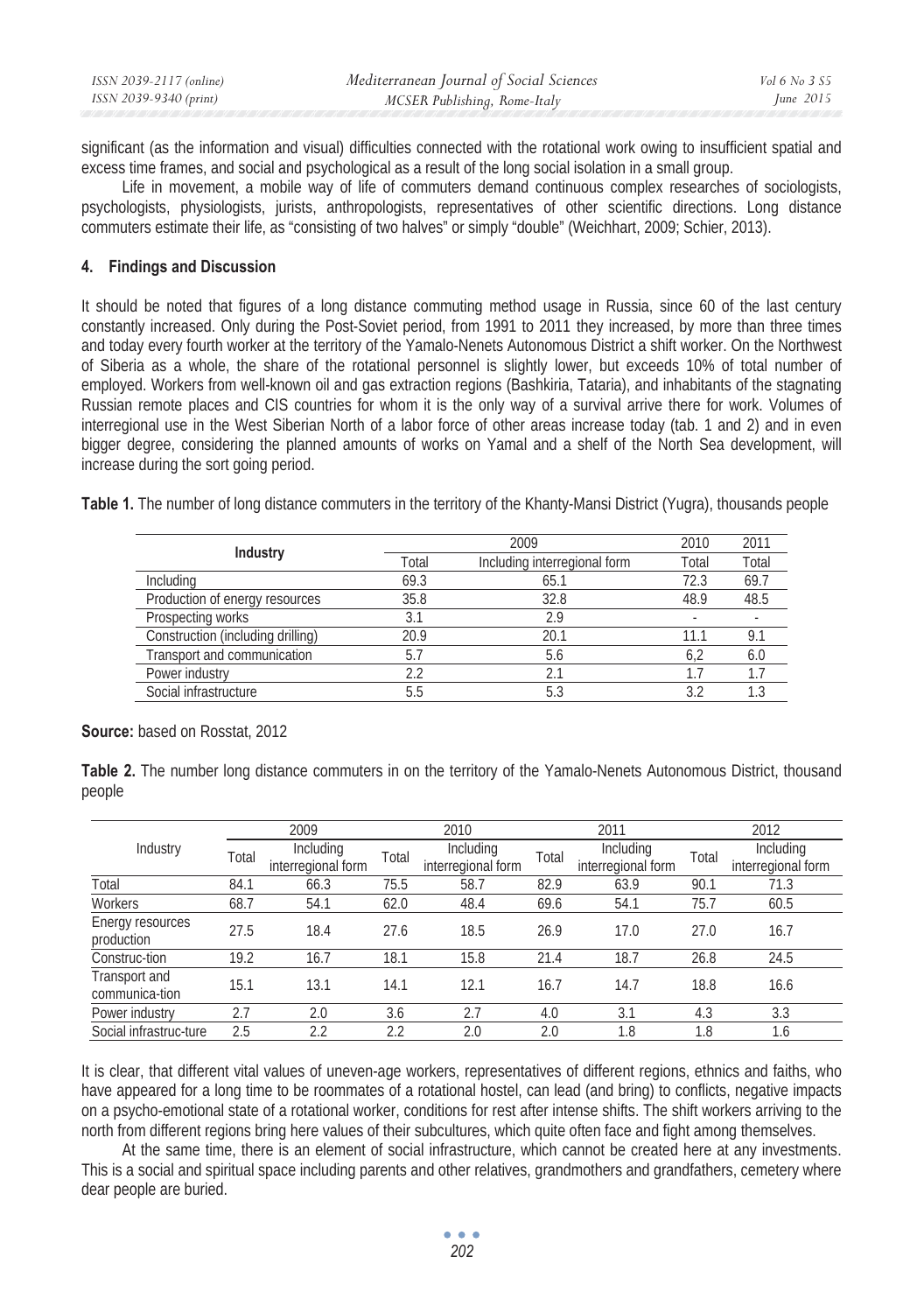| ISSN 2039-2117 (online) | Mediterranean Journal of Social Sciences | Vol 6 No 3 S5 |
|-------------------------|------------------------------------------|---------------|
| ISSN 2039-9340 (print)  | MCSER Publishing, Rome-Italy             | June $2015$   |
|                         |                                          |               |

Therefore, even many northerners – stationary workers have difficulties with self-identification, they are not sure, where their house is: here in the north, where they live for a tame long or the place, from where they arrived. Even those who led the big part of the in conscious life in the north, have the feeling of 'a temporary worker'.

The long distance commuting method as a social phenomenon reminds the peculiar iceberg which top is periodic movements of the person from the residence place to a work place, and actually containing the diverse social phenomena and the processes connected with features of shift workers activity, their realization of production tasks, adaptations and socialization in nonconventional conditions, including both development and settling of new territories, creation of new social and territorial communities, etc. The adverse effects on a body of a long distance long distance commuting work method are rather diverse, for example, a long stay with the same little-known people.

The North does not only give, but also it takes from - there is lack of oxygen in the conditions of Far North, a scarcity of it is about 30% in comparison with a midland of Russia. The chronic lack of oxygen, critical pressure differences during a short period of time lead to the development of cardiovascular diseases, the change of pressure level, it promotes sugar increase in blood. The results of medico-physiological researches do not recommend working in the conditions of Far North more than 5-7 years at a turn.

Hiring a person for a long distance commuting method in the north, the employer surely checks health state of candidates who have to pass physical examination in order to prove the absence of contraindications for work in an adverse environment for a person. The Additional adverse factor of impact on health of a shift worker at a rotational method of work is continuous change of climate at arrival and departure to place of production and a place of having a rest through time and climatic zones that will definitely affect a human body. The worker, living in the West Siberian border constantly, will bear Far North working conditions easier than f commuter from a midland of Russia, and furthermore from the southern regions of the country.

The labor activity of a long distance commuter is distinguished with the high emotional stress. Suffice it to say, that the average working week, depending on a schedule of work and rest, is 52-60 hours that is significantly higher than the standard 40 working hours per week. Besides, emotional, social and geographical factors (frosts, blood-sucking insects, polar nights, need of continuous adaptation and the pre adaptation, the repeating compelled communication in the rotational settlement, the household disorders caused by a separation from a family, thoughts about children, etc.) also effect. Above-mentioned influences on the body lead to frustration, emotional "burning out" and mental diseases.

The author studied the social processes, which are connected with the rotational work in the north, since 1974, the dynamics of existent changes and contributing factors were analyzed. For this purpose, rotational workers, members of their families, experts were regularly questioned. During this field study, it appeared that the most part of rotational schedule workers (82-88%), is satisfied with it in the whole and is not going to come back to a traditional way of life.

Meanwhile, many elements of the social situation, connected with the rotational work, have changed over the years.

So, during the Soviet period the greatest displeasure so rotational workers was caused by the organization of transport delivery, it was connected with a long expectation of transport in maladjusted for this purpose places and social service in workers' settlements. I often had to visit them and I observed how people slept on dirty flock beds without bed sheets, and rotational workers, who had just come from their work, were waiting for their beds. After a visit of a complex BP workers' settlement in Alaska, I was impressed. During the Post-Soviet period, these two problems were generally removed.

According to the workers' opinions, in recent years, the main reason for dissatisfaction and the related conflicts in rotational collectives is insufficient salaries, its delays, problems connecting with home departure. Among the reasons of possible dismissal along with low salaries, the state of health and the family circumstances connected with work are also specified. The last factor, a long separation from a family, probably, has ambiguous influence. Therefore, according to Michel Montaigne, it can play a positive role. And everyone learned it by experience – he writes – that continuous stay together does not give that pleasure what you can feel when you separate and meet again and again. These separations fill me with the updated love to my house and make my staying at home more delightful and tempting for me (Montaigne, 1992).

However, our polls of shift workers' wives did not confirm completely such an assessment. About 42% of them said an opinion that shifts influences on intimate life of their family negatively. After a long break, the tired, just returned husband failed quite often, and because of chagrin, he started to drink alcohol.

Besides shift workers evaluation of various aspects of their living by rotational works activity, for these years the geography of long distance commuting has changed also. In the Soviet period, the crews of oil industry workers operating in the Tyumen North were from Azerbaijan, gas workers- from the Ukraine, builders- from Baltic and Armenia mainly, in Post-Soviet years they were replaced by rotational workers from the Russian regions, inhabitants of Kazakhstan and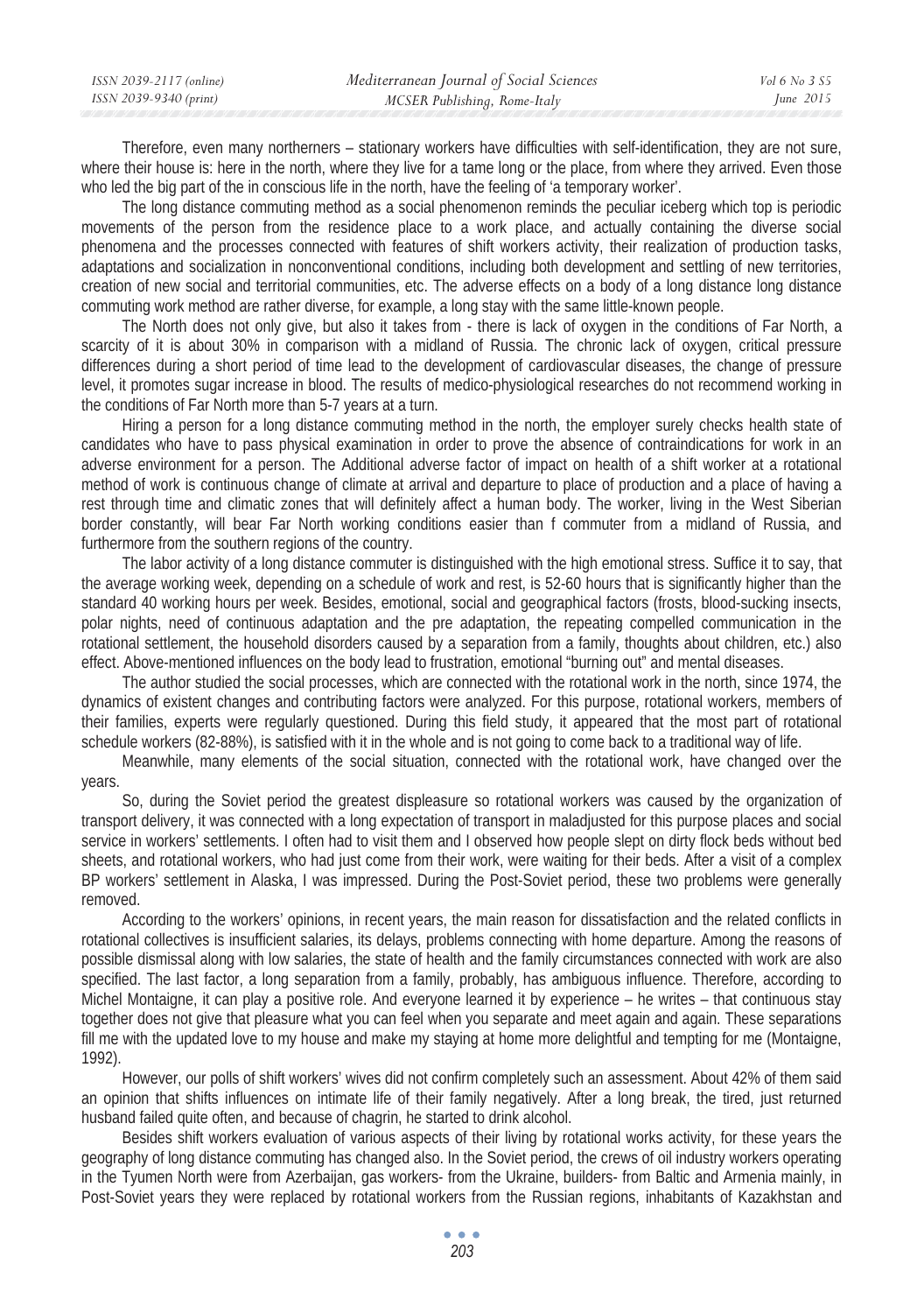other Central Asian countries.

As one of main problems, many of the interrogated rotational workers noted the impossibility to stay alone. Meanwhile, it is known what exactly this opportunity allows the person not only to reflex and be engaged in introspection, but also to remove a psycho emotional stress. It is sound out that with the growth of a rotational experience many workers have insomnia, feeling of emotional exhaustion, lack of appetite (or, on the contrary, an overeating), abuse of nicotine, coffee, alcohol.

The relevance of rotational work researches is not connected only with the necessity of new natural resources development of the North and the East of the country. It is important to notice the fact that long distance commuting method is almost the only opportunity to improve standard of living for many Russian settlements and the border territories of the CIS with high unemployment rate. Thus, besides problems, the long distance commuting method has also significant potential opportunities for all interconnected parties: for rotational workers and for their employers, for the northern accepting cities and for the labor donor regions. This rather flexible technology allows reducing means and time expenses for realization of goals, reacting to a dynamic market situation timely, adapting for demand changes. Besides, this method allows lowering unemployment rate significantly and stimulating social mobility of workers and members of their families, improving standard of living. Long distance commuters connect various social and economic spaces of "Continent" and the North; they influence both of them significantly.

It is clear, that in spite of the efficiency, the long distance commuting method requires much more organizational efforts than the traditional one. Besides the usual administrative functions, it requires providing transport delivery according to the scheme "the basic city – the rotational settlement – a field", social service of the rotational personnel and many other things.

In the whole, this method is economic due to its decrease on unit cost of all types of resources on foundation and maintenance of settlements in places of production and reduction number of workers living there (Tataria, Bashkiria, etc.), as well as creation of habitual living conditions for oil workers without their families relocation to a new place of residence.

Social aspects of long distance commuting method usage are not by far decisive. Although, all these years, the majority of the interrogated rotational workers also characterized it positively, without wishing to work differently, however, the objective negative factors demanding special researches are revealed.

First of all, they are connected with frequent and considerable movements in space (climate-zone contrasts, differences in time-zones, changes of food and water quality, an epidemiological and radiation situation, etc.) the increase of work intensity, physical and psycho emotional activities, an isolation from a family for a long time (disconnection from children education, change of a sexological situation), etc. Eventually, all these factors lead to considerable deterioration of human health and finally effect on health of future children adversely. Physicians' researches confirm irreversible repercussions in body changes of living in the conditions of the Far North during more than 10 years, and their recommendation about adverse effects concerning with sharp change of a climatic zone for permanent residence. Besides, life in rotational settlements and the closed-form collectives, in conditions of private space absence, requires special personal qualities: social flexibility, possession of self-realization skills, ability to adapt in a collective quickly, to accept group norms and values.

The influence of long distance commuting method on an ecological situation in the northern region is not also decisive. On the one hand, the rotational personnel stays here much less time, than resident populations, they live without their family's members, require a construction of a smaller number of social objects. Therefore, both anthropogenous load on natural landscapes and negative impact on living conditions of the native population are reduced significantly. At the same time, negative subjective repercussions of a rotational worker psychology as a temporary worker, not the owner of this land, are also obvious.

Complex social and labor problems have arisen at the Middle Ob exploration and production companies, where the volume of extraction of hydro carbonic raw materials sharply decrease and, thus, keeping of the personnel demands the use of their labor potential in other regions. It causes a high use of a long distance commuting method in work organization and further, however its paradigm radically changes: now other regions inhabitants do not fly to work on the North, and, on the contrary, more and more oil workers, living here constantly, work in the Eastern Siberia.

Since December 2012, the Utair Airline Company has performed a rotational works flights to the Talakan airport of the Sakha Republic (Yakutia) in the interests of JSC Surgutneftegaz by Boeing 737 from Surgut, where rotational workers arrive by scheduled flights operated by Utair Airline from various points. Further, the passengers continue their flight to the remote working platforms by helicopters of Utair Airline Company, which are based at the airport. The rotational workers, who have finished their work, fly back. The performance of full- service transportation by one Airline Company allows optimizing routes and delivery period of workers, saving time and reducing customers' expenses.

For the period of 2013, in the direction Surgut – Talakan – Surgut 84,218 passengers were delivered. Next years,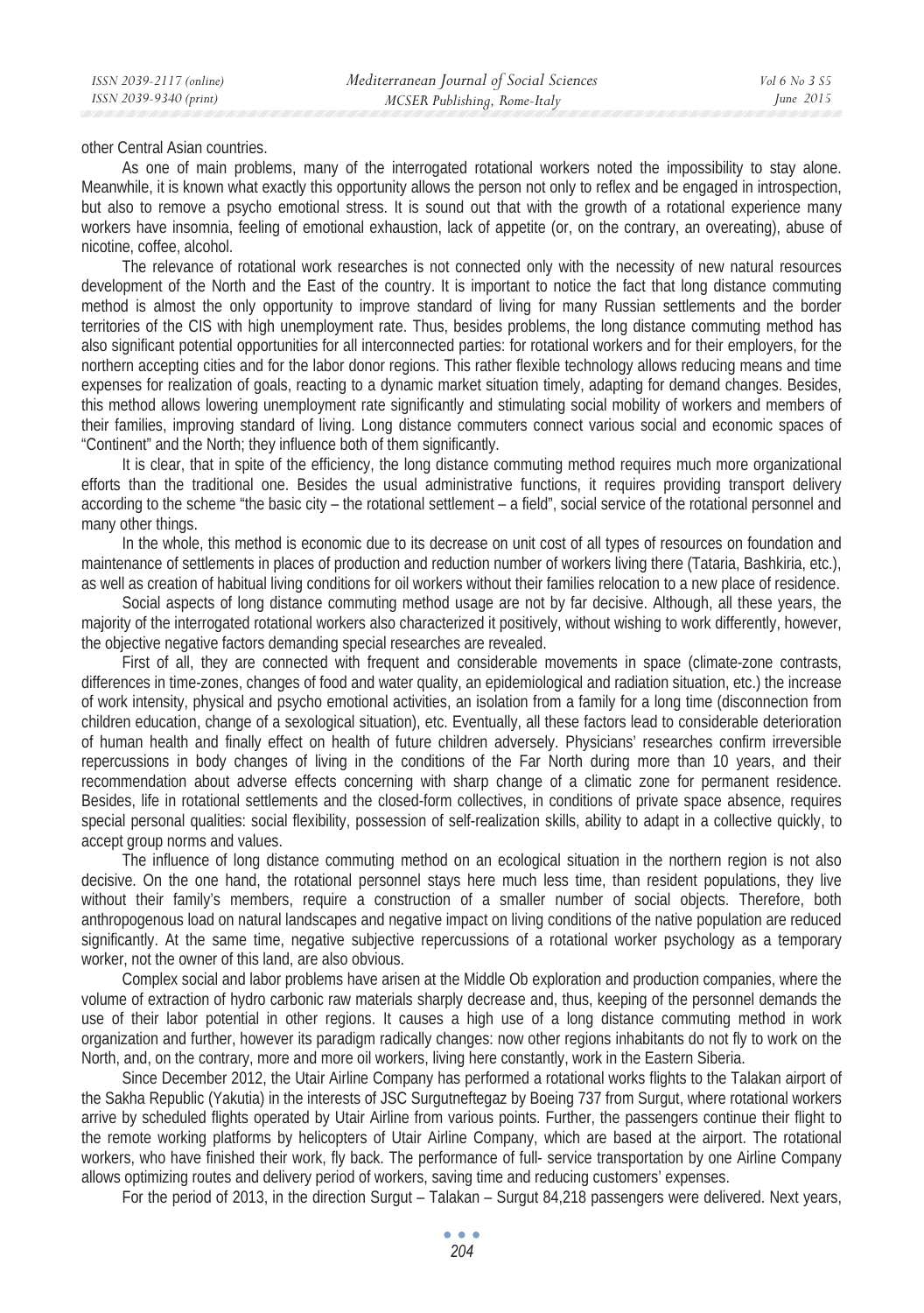taking into account the development of the Talakansky field, the increase of transportation performance through Talakan is expected. It can happen due to operating of scheduled flights for inhabitants of the remote regions of Yakutia, the Irkutsk region and the Krasnoyarsk region in the near future.

## **5. Concluding Remarks**

At the same time, there are many social and administrative problems of effective realization of a rotational work organization: social well-being of workers, preservation of their health, need of quality improvement of their life, etc. The social processes, which are taking place in rotational collectives in the north, demand careful studying and development of adequate administrative mechanisms and the technologies directed on improvement of a social situation, transformation of rotational workers from "a human resource" in social actors.

It is necessary to create social technologies, which allow neutralizing the negative aspects influence of rotational work. First, it is referred to the technologies of recruitment and selection of the most suitable personnel for the rotational work conditions in the north, their adaptation, motivation to effective work, to a choice of work and rest modes, transport delivery, social service, etc. It also includes social benefits and safeguard of the rotational personnel, and mechanisms of companies' interaction with public authorities in places of continuous accommodation of the rotational personnel, as well as in the territory of their work.

A continuous scientific monitoring of rotational work using, especially interregional one, is necessary as well. It is not only question of sociological, medico biological, economic, legal, psychological and other researches, but a creation of monitoring system to follow economic changes regularly and social processes in rotational collectives, to make necessary correcting administrative decisions up to date (Rolshoven, 2004; 2006; 2009).

## **6. Acknowledgement**

Authors acknowledge scientific Fung of Humanities for its support at preparing the article (Project 15-03-00367a "The level of human potential and social situation in the Arctic Region as a factor of development of fuel-energy complex").

# **References**

- Beach, R., Brezenton, D., & Chiff, D. (2003). *Workforce Turnover in FIFO Mining Operations in Australia: an Exploratory Study.* Brisbane: Centre for Social Responsibility in Mining, Sustainable Minerals Institute, University of Queensland.
- Belonozhko, M., & Silin, A. (2013). Russian North: change of Social Situation *Middle-East Journal of Scientific Research*, 16(2), 150- 155.
- Buscher, M., & Urry, J. (2009). Mobile Methods and the Empirical. *European Journal of Social Theory*, 12(1), 99-116.
- Eilmsteiner-Saxinger, G. (2011). "We Feed the Nation": Benefits and Challenges of Simultaneous Use of Resident and long-distance Commuting Labour in Russia<sub>'</sub>s Northern Hydrocarbon Industry. The Journal of Contem Porary Jssues in Business Government, 17, 53-67.
- Eilmsteiner-Saxinger, G. (2013). "Bodenschatze und Menschenschatze Zur soialen and materialen Dimension der fossilen Rohstoffe in Nordwest – Sibirien in Kontext des Fernpendelns" In: S. Donecker, J. Eberhard & M. Hirnsperger (eds.) *Wege rum Norden Wiener Forschungen zu Arktis und Subarktis* (pp. 23-43). Wien LIT.
- Hilti, N. (2009). Tere, there and in-Between: On the Interplay of Multilocal Living, Space and Inequality. In T. M. Ohnmacht & M. M. Bergman (eds.) *Mobilities and Inequality* (pp. 145-164). Farnham: Ashgate.
- Khaytun, A. (2013). *Long-distance commute work in post-soviet Russia*. Proceedings of the International Symposium "Contemporary issues in long – distance commute work in the extractive industries and other sectors". University of Vienna, Austria.
- Mokenzie, F.H., & Hoath, A. (2013). *Examining the socio-economic Impacts of long distance commuting on labor Source communities in Western Australia*. Proceedings of the International Symposium "Contemporary issues in long – distance commute work in the extractive industries and other sectors". University of Vienna, Austria.

Montaigne, M. (1992). *Experiments. Selected works in 3 volumes*. Moscow: Golos.

- Olwig, K.F., & Sorensen, N.N. (2002). Mobile livelihoods: Making a living in the world. In: *Work and migration: Live and livelihoods in a globalizing world* (pp. 1-9). London, Routledge.
- Rolshoven, J. (2004). Mobilitat and Multilokalitat als moderne Alltagspraxen Ethnographien kultureller Mobilitat. In U. Gyr & J. Rolshoven (eds.) *Zweitwohnsitze and culturelle Mobilitat. Projektberichte* (pp. 19-27)*.* Zurich: Volkskundliches Seminar.
- Rolshoven, J. (2006). Woanders daheim. Kulturwissenschaftliche Ansatze zuz multilokalen Lebensweise in der Spatmoderne. In: J. Rolchoven (eds.) *Mobility and social Change Mobilitat and Sozialer Wangel. A choice of texts*. [Online] Available: http://www.unigzaz.at/johanna.rolshoven/jr textauswahl.pdf (March 29, 2013).
- Rolshoven, J., & Winkler, J. (2009). Multilokalitat and Mobilitat. *Informationen zuz Raumentwicklung*, 1(2), 99-106.

Rosstat (2012). Economic and Social Indicators of the Far North regions and districts equated to them.